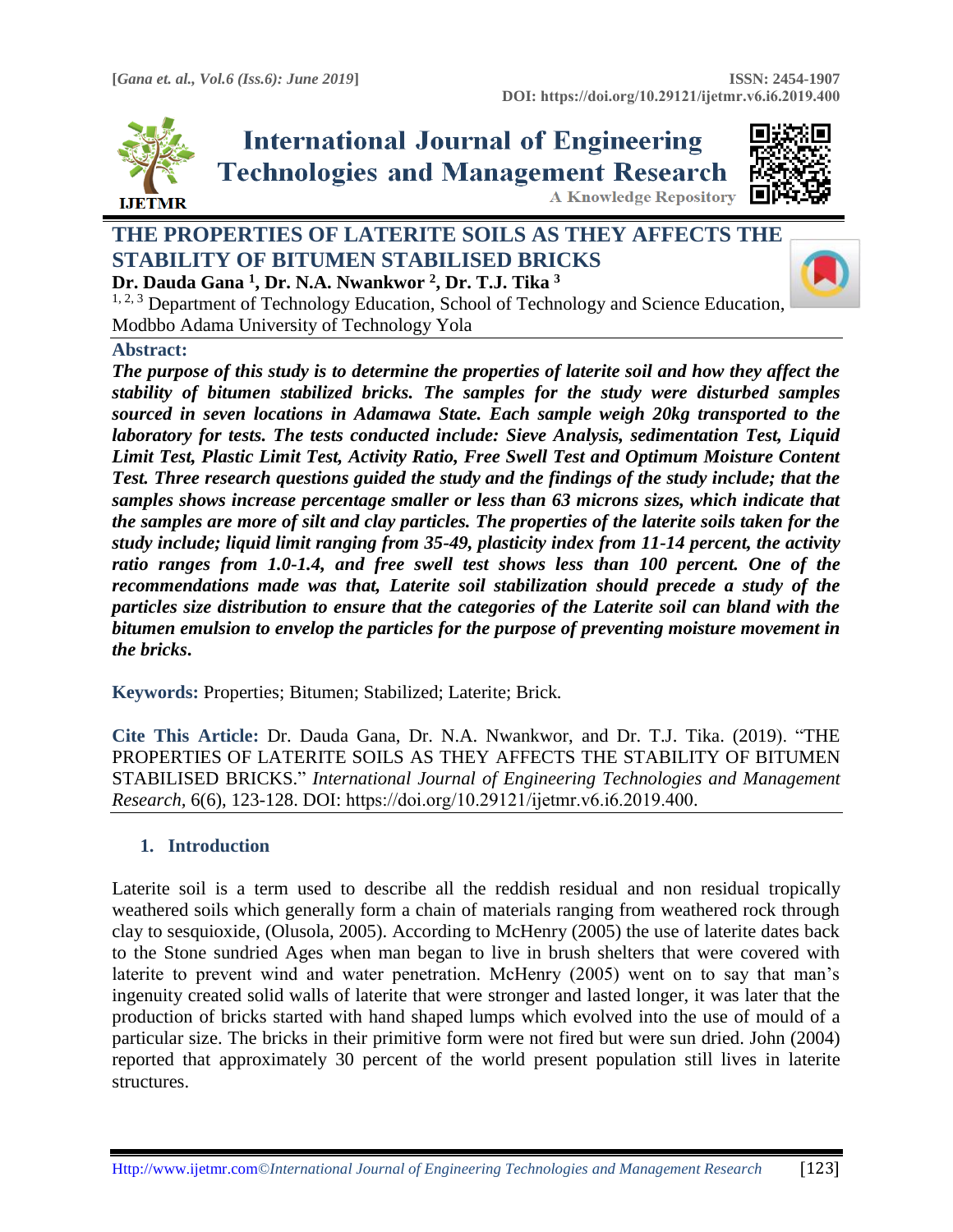One of the main advantages of laterite materials is that it does not excessively swell or shrink in moisture variation. Laterite is rich in crusts generally known as carapace which is stabilized to improve the quality of the laterite material and its mechanical properties. Improved laterite cohesion by stabilizers are commonly used in both rural and semi urban housing construction.

Improving the cohesion of laterite soil for brick production and construction purposes using stabilization are very complex because many parameters come into play. Ameli (2001) noted that the knowledge of soil properties help to better consider what change the economic studies as well as production and construction techniques to use. The process includes heat treatment, or mixing laterite soil with ordinary Portland cement, lime, bitumen etc.

The major weakness of laterite bricks as reported by Kenley (2001) is moisture absorption when wet; this weakness is rectified by bitumen stabilization which acts as water proofing material in a solid brick (Enkerta 2008). Bitumen stabilized laterite bricks do withstand water penetration such as during rain or flood as it will absorb less moisture. John (2004) reported that the horizontal surface of top walls erode due to rains at the rate of 51-76mm per annum if the bricks are not stabilized. Stabilized laterite bricks can be made by adding sufficient quantity of water (up to 10- 15%) and a stabilizing agent such as bitumen emulsion, lime or Portland cement to the mix during the brick production. Similarly, a stabilized laterite brick absorbs less than 4% moisture during moisture penetration test (Kenley, 2001).

The idea of laterite stabilization according to Kenley (2001) includes; The improvement of the strength requirement of laterite and provide cost effective construction materials. The elimination of certain undesirable properties of laterite, such as excessive swelling and shrinkage. Adequate compaction to reduce moisture movement and increase the load bearing properties in the laterite products.

In trying to describe bitumen Olusola (2005) stated that bitumen is a mixture of hydrocarbon, and the common types of bitumen used in building construction is the one that becomes viscous or soft and flows when heated. Generally, the properties of bitumen include impermeability to water, resistance to acid and alkalis, and it is mostly black in colour. According to Stulz (2004) bitumen are thermoplastic therefore softens on heating and solidifies on cooling. It resists corrosion, oxide alkalis and sodium solution.

Jackson and Dhir (2004) reported that bitumen is generally characterized by its impermeability to water, resistant to acids and alkalis, black or brown in colour unlike coal tar pitch. Bitumen is not brittle when hard, but softens gradually when heated. The properties of bitumen are dependent on the rate of temperature exposed to it. In contrast to many other materials such as steel where properties are for practical purposes which are constant, the behaviour of bitumen under stress would vary from elastic to viscose, according to condition of stressing. Under stress of short duration and at low temperature bitumen behaves purely elastic whereas under conditions when the stress is applied for a long time at high temperature the behaviour is purely viscous.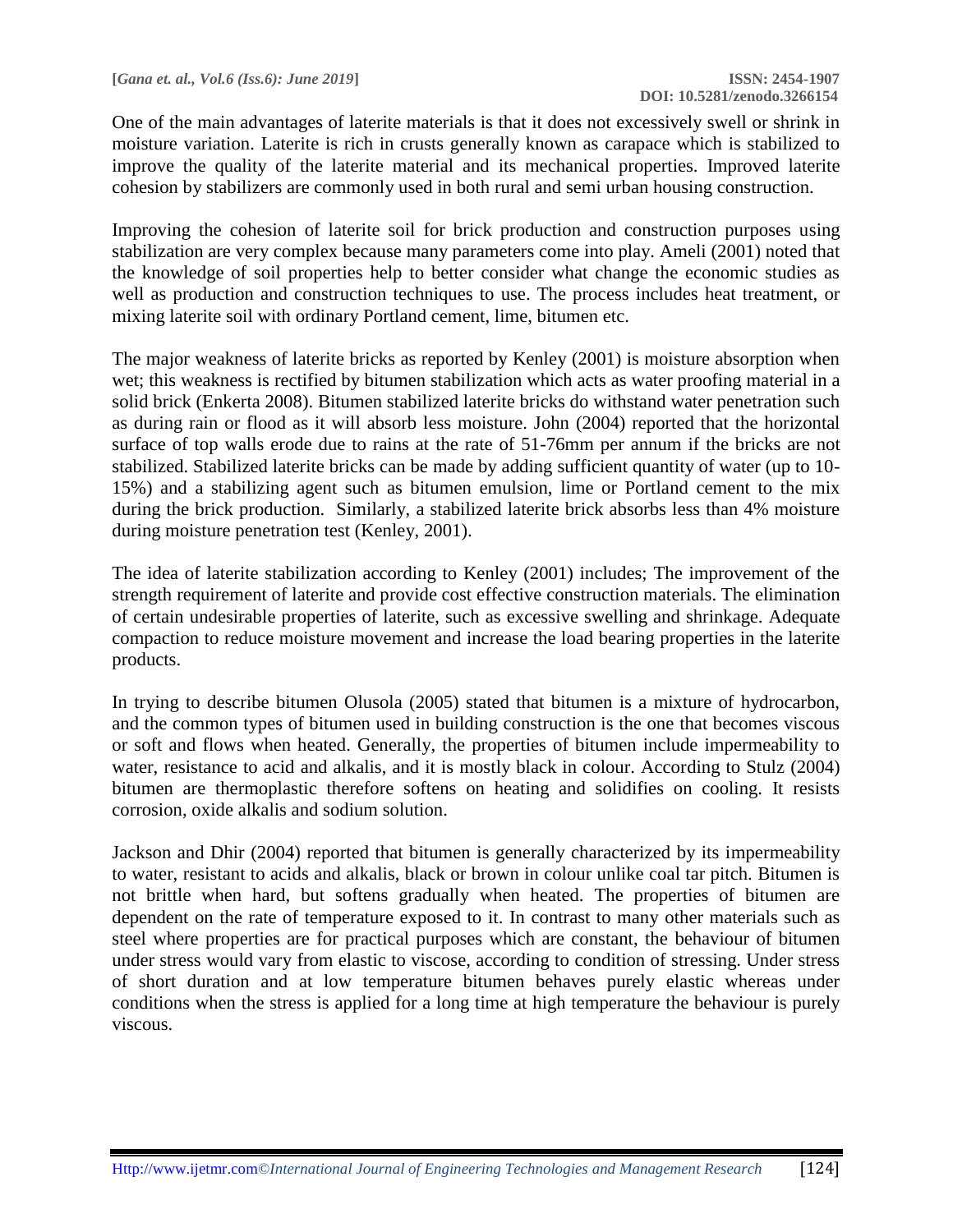### **2. Purpose of the Study**

The general purpose of the study is to determine the properties of laterite soil as they affect the stability of bitumen stabilized bricks. The specific purposes include;

- 1) To determine the particle size distribution of the laterite soil sample taken for the study.
- 2) To determine the properties of the Laterite soil sample taken for the study.
- 3) To determine how the properties of Laterite soil affect the stability of bitumen stabilized bricks.

#### **3. Research Questions**

The following research questions served as a guide to the study

- 1) What are the particle size distributions of the laterite soil sample taken for the study?
- 2) What are the properties of the laterite soil sample taken for the study?
- 3) How does the properties of Laterite soil samples affect the stability of bitumen stabilized bricks?

#### **4. Experimental Procedure**

The experimental procedure will begin with samp colectionle of the required sample to be conveyed to the laboratory for the tests.

#### **4.1. Sample and Sample Collection**

The samples collected for the study were in seven locations. Disturbed samples were collected in Madgali, Michika, Hong, Mubi North, Mubi South, Maiha, and Gobi, all in Adamawa State. 20kg each of the samples were conveyed in jute bags for laboratory analysis which includes: Particle size analysis, sedimentation test, free swell test, Optimum Moisture Content, Liquid Limit test and Plasticity test were conducted. The results of the analysis are shown on table 1&2.

The samples were collected using pick axe, shovel, head pan, Jute bags, and weighing scale and were conveyed to the laboratory for analysis.

#### **4.2. Tests Conducted**

#### **1) Optimum Moisture Content**

The tests conducted were carried out to determine the moisture content of the samples of laterite soil obtained for the study. This was done by weighing the dry sample and the wet samples to determine the difference in percentage moisture content. To achieve the desired result the values of the dry weight was reduced from the wet weight and the result was the water absorption rate of the samples given in percentage.

#### **2) Laboratory Classification Test**

The Unified soil classification system was used to classify the various samples of laterite soil samples taken for the study.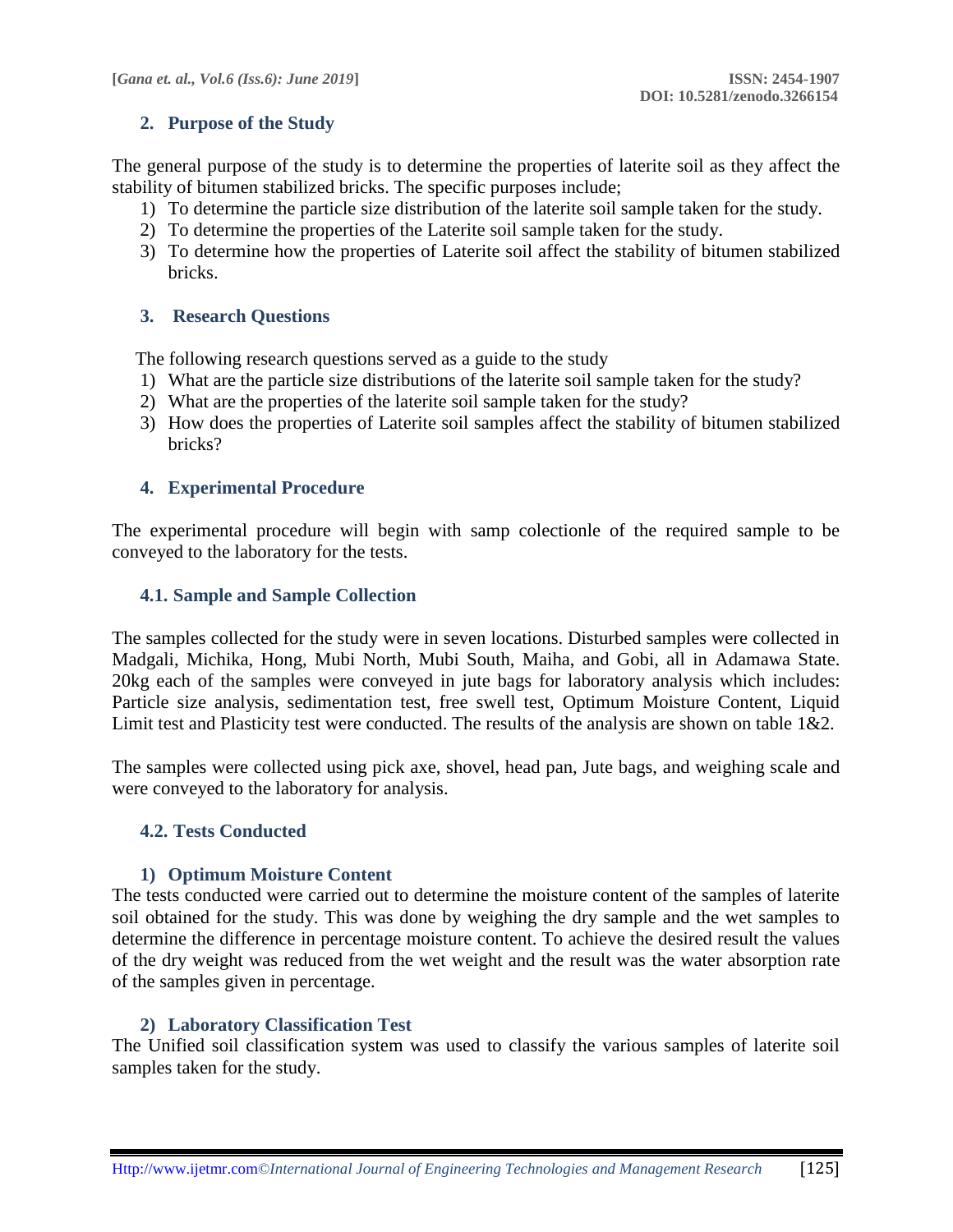#### **(a) Mechanical Sieve Test**

| <b>Sample</b>  | <b>Percentage Passing</b> |       |                  | %Liquid Limit   %Plastic Limit |    |
|----------------|---------------------------|-------|------------------|--------------------------------|----|
| N <sub>0</sub> | 2 microns                 | 0.425 | <b>63microns</b> |                                |    |
|                | 99.8                      | 89    | 95               | 41                             | 25 |
|                | 98.9                      | 87    | 91               | 49                             | 24 |
|                | 99.6                      | 90    | 92               | 39                             | 22 |
| 4              | 98                        | 93    | 94               | 35                             | 23 |
|                | 97                        | 93    | 39               | 49                             | 20 |
| 6              | 97.5                      | 94    | 92               | 42                             | 25 |
|                | 98                        | 91    | 55               | 45                             | 22 |

Table 1: Particle Size Analysis.

Table 1, expresses the percentage passed BS sieves 63 microns are silt and clay which values ranges from 39-95. The liquid limit values range from 35-49 percent, the plastic limit range between 20- 25. And percentage passing BS sieve 0.425mm ranges from 87-94 percent.

### **(b) Sedimentation Test**

The test was conducted in accordance with British Standard 1377; 1975. This is carried out using hydro-meter analysis for the determination of particle size distribution, applying sodium phosphate as dispersant. This was used to determine the particle size distribution up to micron sizes.

# **3) Free Swell Test**

Free swell test is performed by slowly pouring 10cc of dry soil passing BS .425 microns sieve into 100cc graduated cylinder filled with water and noting the swollen volume of soil after it comes to rest at the bottom. This is computed using the following equation;

Free Swell=  $V$ - $V<sup>1</sup>$  $V$ 1 x100%

V=Soil volume after swelling in cc and

V1=Soil volume before swelling (10cc)

The free swell value for soil with swell potentials above 100%

| <b>Sample</b><br>N <sub>0</sub> | <b>Plasticity</b><br><b>Index</b> | %Liquid<br>Limit | %Plastic<br>Limit | <b>%Activity</b><br>Ratio | $%$ Free<br><b>Swell</b> | %Optimum<br><b>Moisture</b><br><b>Content</b> |
|---------------------------------|-----------------------------------|------------------|-------------------|---------------------------|--------------------------|-----------------------------------------------|
|                                 | 12                                | 41               | 25                | 1.0                       | 85                       | 10                                            |
|                                 | 13                                | 49               | 24                | 1.0                       | 84                       | 11                                            |
| 3                               | 13                                | 39               | 22                | 1.2                       | 85                       | 12                                            |
| $\overline{4}$                  | 12                                | 35               | 23                | 1.3                       | 80                       | 12                                            |
|                                 | 11                                | 49               | 20                | 1.2                       | 91                       | 13                                            |
| 6                               | 14                                | 42               | 25                | 1.4                       | 90                       | 13                                            |
|                                 | 13                                | 45               | 22                | 1.2                       | 80                       | 10                                            |

| Table 2: Properties of Laterite soils samples obtained for the study. |  |  |  |  |
|-----------------------------------------------------------------------|--|--|--|--|
|-----------------------------------------------------------------------|--|--|--|--|

Table2 shows the properties of the laterite soil samples obtained for the study. The percentage liquid limit ranges from 35-49 percent, the plastic limit ranges from 20-25 percent, the plastic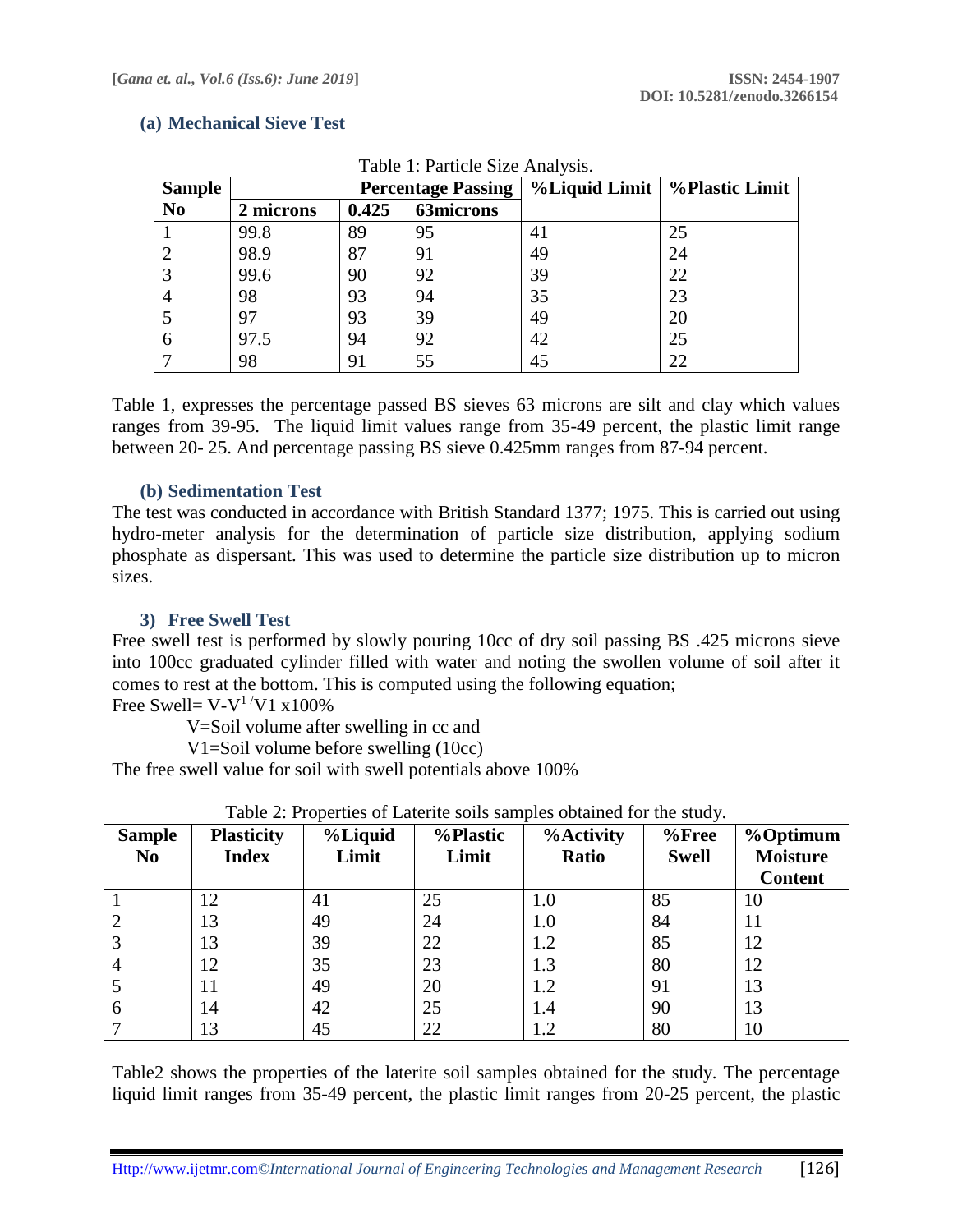index ranges from 11- 14 percent. The free swell ranges from 80-90 percent, while moisture content ranges from 11-13 percent and the activity ratio ranges from 1-1.4 percent.

# **5. Findings of the Study**

- 1) The particles size distribution of the samples taken shows increase percentage smaller than 63 microns size with percentage smaller than 2 microns which indicate that the samples contain silt and clay particles. Other particle sizes are in less percentage.
- 2) The properties of laterite soil sample taken include percentage liquid limit ranging from 35-49, plasticity index of between 11-14 percentage, activity ratio is between 1.1- 1.4,uptimum moisture content between 10-13percent and free swell results is 80-90 percent.
- 3) The properties of the laterite soil samples shows minimal swell potentials as the plasticity index are below 15% for most samples and free swell below 100% and percentage particles smaller than 1 micron. The activity ratio of all the samples is above 1 %. These results indicate that the Laterite soil samples are moderately stable; the mechanism responsible for swelling and shrinkage phenomenon in the laterie samples taken can be stabilized by bitumen stabilization. The instability inherent in Laterite soils affects the stability of bricks by way of moisture penetration that leads to disintegration process and cracks on drying.

Laterite soil is vulnerable to change due to its rapid moisture absorption especially when exposed to persistent moisture variation in wed seasons, so measures adopted reduces the moisture movement by way of stabilization to envelope the Laterite particles as repellant substances to reduce moisture movement in the properties.

# **6. Discussion of Findings**

The laboratory test data on table 1 shows that the laterite soil samples taken for the study shows variation in the particle sizes distribution. The percentage content of silt, clay, liquid, and plastic limits and swell potentials shows that Laterite soil should be studied and categorized according to the level of particle sizes; liquid limits, plastic limit and free swell. Edmond (2006) made similar comments on the importance of making design specification he developed for specific categories of laterite soil. It is therefore very necessary to determine the category of laterite soils in an area to design specification for the category encountered in a particular area.

The properties of Laterite soils sample indicate a moderate level of activeness with activity ratio less than 1.5 percent, moisture content of 10-13 percent and free swell potential less than 100%and liquid and plastic limits range from 20-25 percent according to US Corps of Engineers and modified by Transportation and Road Research Laboratory (TRRL) (2000) the percent swell must be limited so that the rate of swelling must be restricted to as law as practicably possible. The design strength in the field must be maintained irrespective of moisture variations, settlement and strict acceptance criteria for insitu density. Moisture content should be adhered to so as to minimize the activities of the laterite properties such as expansion and shrinkage, surface deformations and settlements in construction elements.